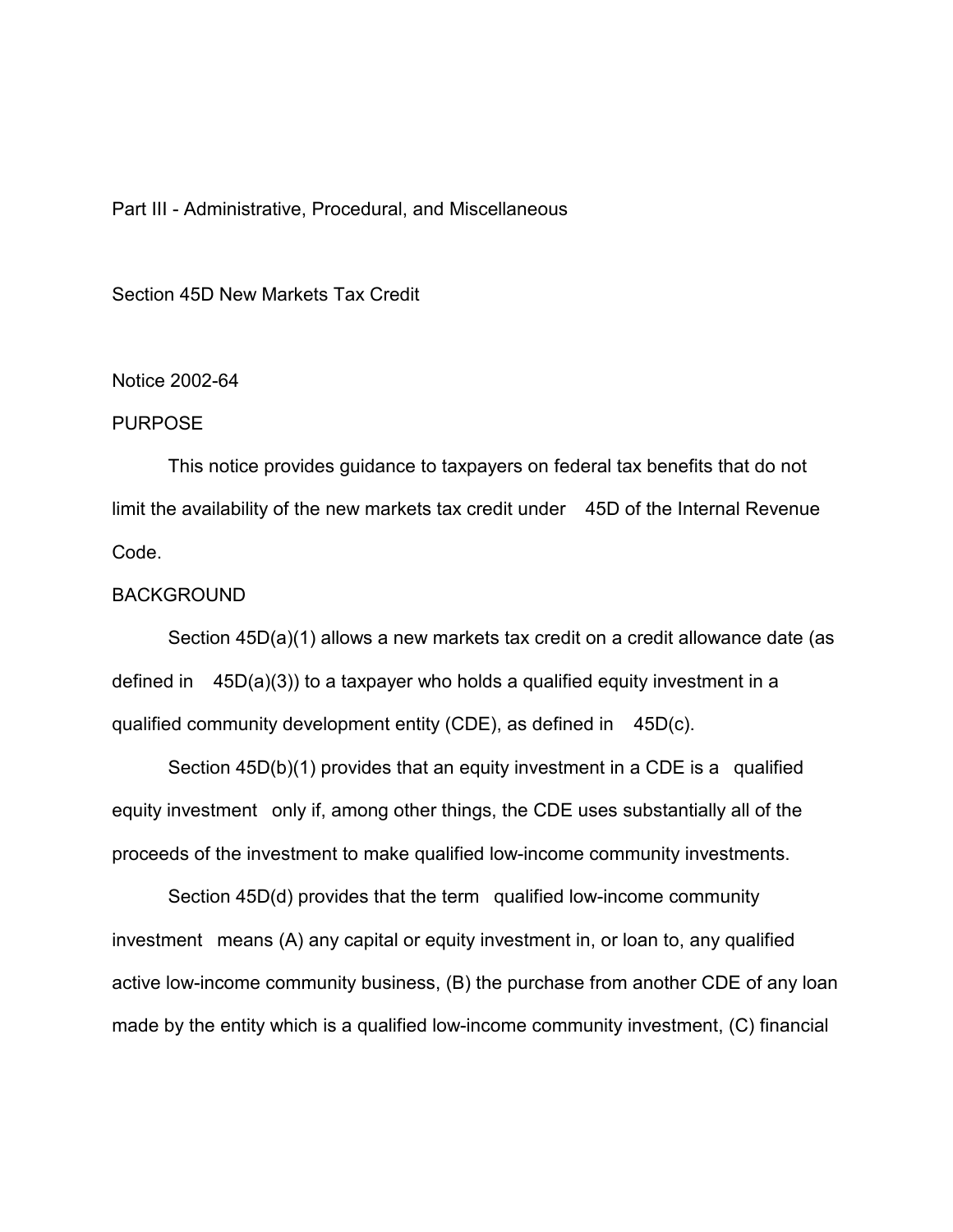counseling and other services specified in regulations prescribed by the Secretary to businesses located in, or residents of, low-income communities, and (D) any equity investment in, or loan to, any CDE.

Section 45D(i)(1) authorizes the Secretary to prescribe regulations as may be appropriate to carry out 45D including regulations that limit the new markets tax credit for investments that are directly or indirectly subsidized by other federal tax benefits (including the low-income housing credit under 42 and the exclusion from gross income under 103).

On December 26, 2001, the Treasury Department and the Internal Revenue Service published temporary regulations in the **Federal Register** (66 Fed. Reg. 66307). The text of the temporary regulations does not provide guidance as to what federal tax benefits limit the availability of the new markets tax credit.

# **DISCUSSION**

Until further guidance is provided, the availability of federal tax benefits, other than 42, does not limit the availability of the new markets tax credit. The Treasury Department and the Service are studying how 42 may limit the availability of the new markets tax credit.

Federal tax benefits that do not limit the availability of the new markets tax credit include, for example:  $(1)$  the rehabilitation credit under  $47$ ;  $(2)$  all depreciation deductions under 167 and 168, including the additional first-year depreciation for

2